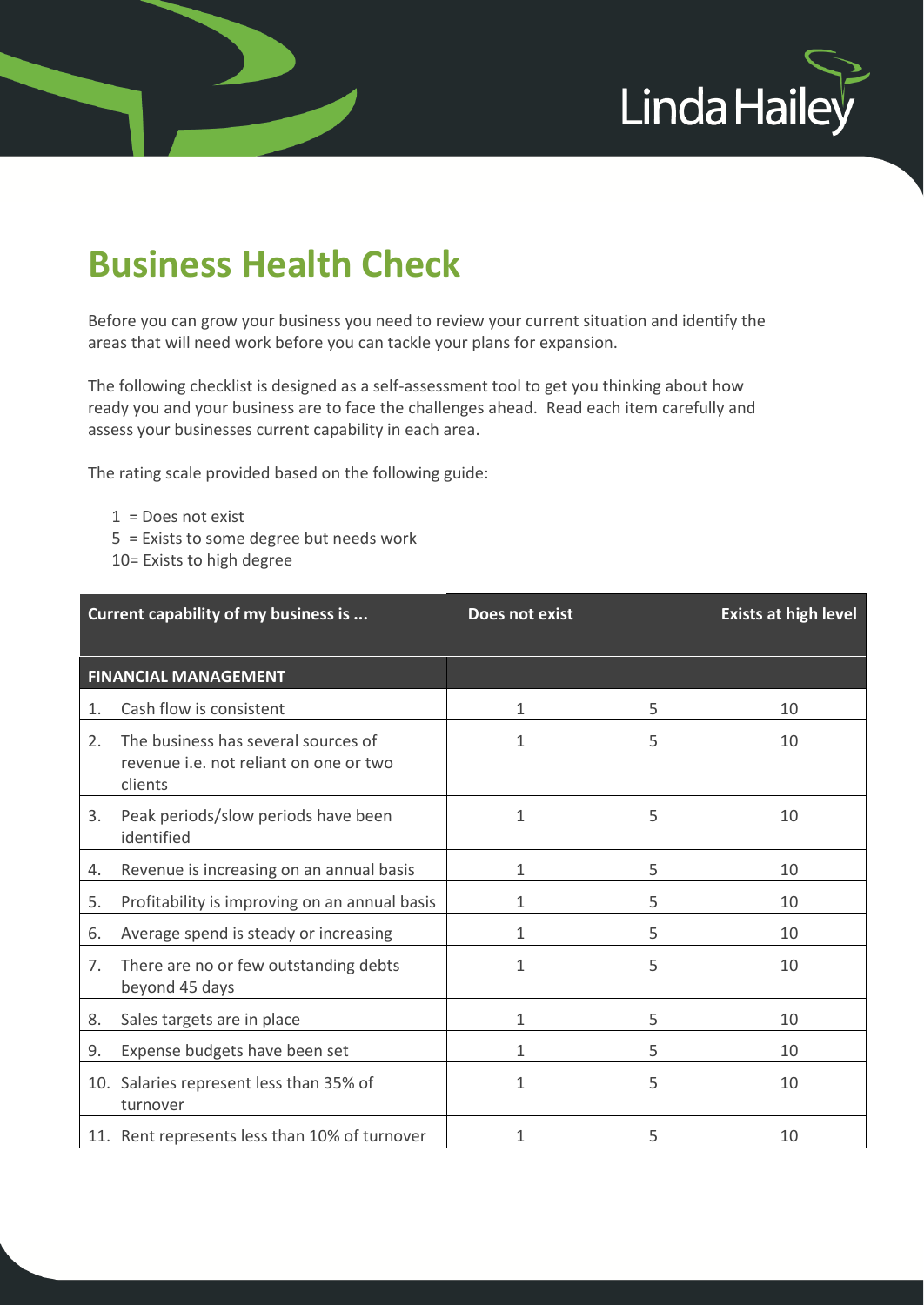$\begin{picture}(120,115) \put(0,0){\line(1,0){15}} \put(15,0){\line(1,0){15}} \put(15,0){\line(1,0){15}} \put(15,0){\line(1,0){15}} \put(15,0){\line(1,0){15}} \put(15,0){\line(1,0){15}} \put(15,0){\line(1,0){15}} \put(15,0){\line(1,0){15}} \put(15,0){\line(1,0){15}} \put(15,0){\line(1,0){15}} \put(15,0){\line(1,0){15}} \put(15,0){\line$ 

| 12. The business owner draws a salary from<br>the business                                                                                                    | $\mathbf{1}$ | 5 | 10 |
|---------------------------------------------------------------------------------------------------------------------------------------------------------------|--------------|---|----|
| 13. Quality management systems are in place<br>(e.g. quality improvement, risk<br>management)                                                                 | 1            | 5 | 10 |
| 14. Financial systems are in place (e.g.<br>accounting software, regular financial<br>reports, processes for accepting payment,<br>credit control procedures) | $\mathbf{1}$ | 5 | 10 |
| 15. Record keeping systems are in place                                                                                                                       | $\mathbf{1}$ | 5 | 10 |
| 16. Delivery systems are in place for ensuring<br>your product or service reaches the market<br>effectively                                                   | 1            | 5 | 10 |
| <b>SYSTEMS, POLICIES &amp; PROCEDURES</b>                                                                                                                     |              |   |    |
| 17. Current systems are sufficient to cope with<br>increased volume                                                                                           | $\mathbf{1}$ | 5 | 10 |
| 18. Organisational chart exists - identifies job<br>roles and responsibilities for staff and<br>owner/manager                                                 | $\mathbf{1}$ | 5 | 10 |
| 19. Training and staff assessment policies and<br>procedures are fully documented and<br>easily accessible                                                    | $\mathbf{1}$ | 5 | 10 |
| 20. Troubleshooting/grievance management<br>procedures are in place                                                                                           | $\mathbf{1}$ | 5 | 10 |
| 21. Intellectual property/copyright<br>management systems are in place                                                                                        | 1            | 5 | 10 |
| 22. Communication/client feedback<br>systems/procedures are in place                                                                                          | 1            | 5 | 10 |
| 23. Communications system for keeping staff<br>informed e.g. memos, regular meetings,<br>briefing sessions are in place                                       | 1            | 5 | 10 |
| 24. Systems are in place for selecting and<br>dealing with suppliers                                                                                          | $\mathbf{1}$ | 5 | 10 |
| <b>REGULATORY COMPLIANCE</b>                                                                                                                                  |              |   |    |
| 25. Appropriate insurances are currently held<br>(e.g. buildings/contents, workers<br>compensation, public liability, professional<br>indemnity)              | $\mathbf{1}$ | 5 | 10 |
| 26. Business is compliant with relevant<br>industry legislation/regulations/licensing                                                                         | $\mathbf{1}$ | 5 | 10 |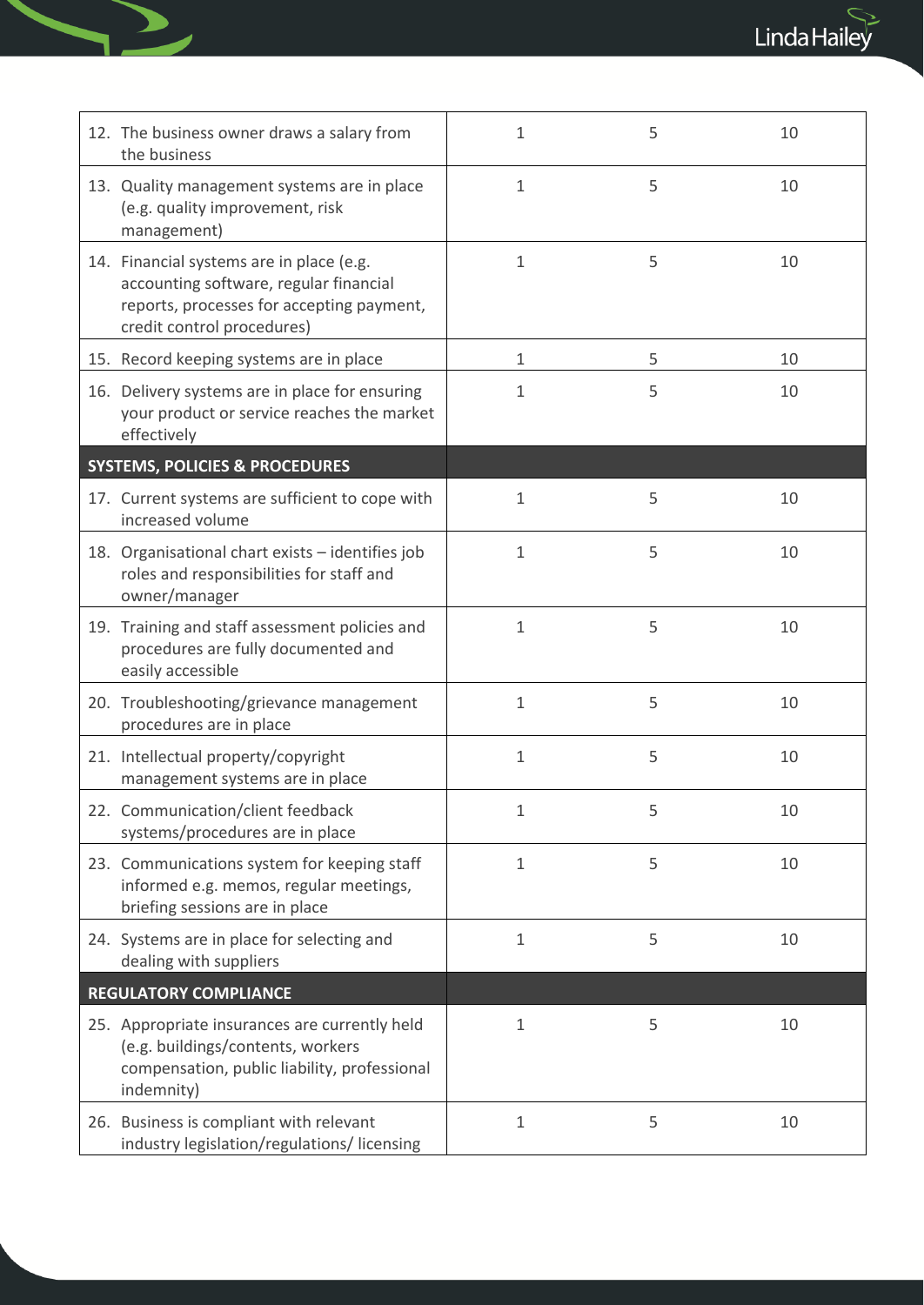$\begin{picture}(120,115) \put(0,0){\line(1,0){15}} \put(15,0){\line(1,0){15}} \put(15,0){\line(1,0){15}} \put(15,0){\line(1,0){15}} \put(15,0){\line(1,0){15}} \put(15,0){\line(1,0){15}} \put(15,0){\line(1,0){15}} \put(15,0){\line(1,0){15}} \put(15,0){\line(1,0){15}} \put(15,0){\line(1,0){15}} \put(15,0){\line(1,0){15}} \put(15,0){\line$ 

| 27. Business is compliant with Occupational<br>Health and Safety regulations                                                             | $\mathbf{1}$ | 5 | 10 |
|------------------------------------------------------------------------------------------------------------------------------------------|--------------|---|----|
| 28. Business registration, BAS registration in<br>order                                                                                  | $\mathbf{1}$ | 5 | 10 |
| <b>PEOPLE &amp; SKILLS CAPABILITY</b>                                                                                                    |              |   |    |
| 29. You and your staff have necessary<br>expertise to operate and manage your<br>business                                                | 1            | 5 | 10 |
| 30. You spend the majority of your time<br>managing or developing the business<br>rather than working in a technical role                | $\mathbf{1}$ | 5 | 10 |
| 31. You or your staff have the skills required to<br>carry out administration tasks                                                      | $\mathbf{1}$ | 5 | 10 |
| 32. You or your staff have the necessary skills<br>to market, promote and sell products and<br>services                                  | $\mathbf{1}$ | 5 | 10 |
| 33. Staff structure is in place including job<br>descriptions                                                                            | $\mathbf{1}$ | 5 | 10 |
| 34. Staff evaluation processes are in place and                                                                                          | $\mathbf{1}$ | 5 | 10 |
| occur on a regular basis                                                                                                                 |              |   |    |
| <b>RESOURCES</b>                                                                                                                         |              |   |    |
| 35. Current equipment copes well with existing<br>level of business                                                                      | 1            | 5 | 10 |
| 36. Current equipment will cope with<br>increased level of business                                                                      | $\mathbf{1}$ | 5 | 10 |
| 37. Funds are available for expansion activities<br>e.g. research and development                                                        | 1            | 5 | 10 |
| 38. Business premises and facilities are<br>appropriate and can cope with increased<br>volume or changed target markets                  | $\mathbf{1}$ | 5 | 10 |
| <b>MARKETING AND PUBLICITY</b>                                                                                                           |              |   |    |
| 39. The business has a consistent image in the<br>marketplace                                                                            | $\mathbf{1}$ | 5 | 10 |
| 40. The business has a distinct "position" in the<br>market e.g. experts in the field, top end of<br>the market, high volume specialists | $\mathbf{1}$ | 5 | 10 |